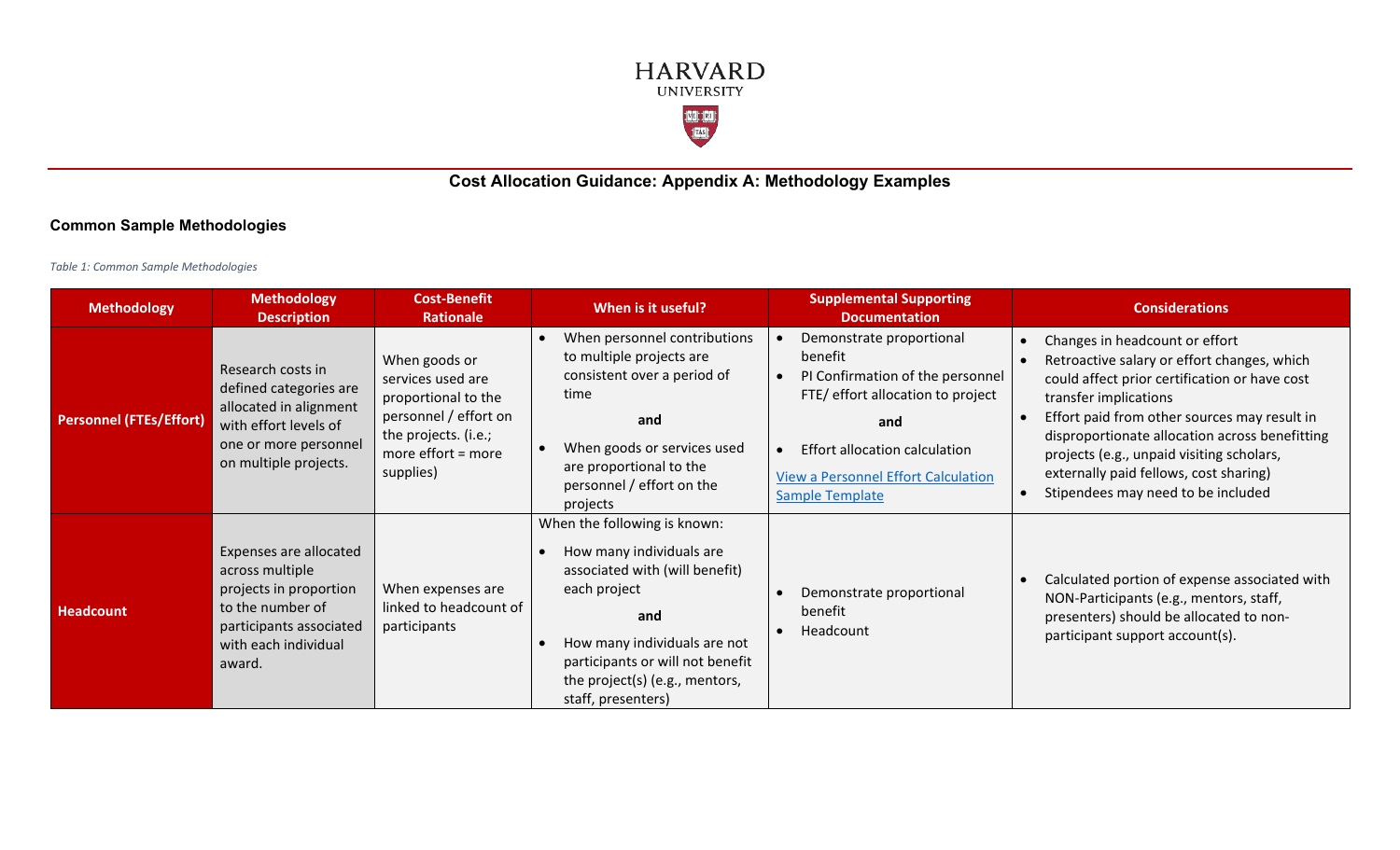| <b>Methodology</b>                               | <b>Methodology</b><br><b>Description</b>                                                                                                         | <b>Cost-Benefit</b><br><b>Rationale</b>                                               | When is it useful?                                                                                                                                                                                 | <b>Supplemental Supporting</b><br><b>Documentation</b>                                                                                                                                                                                                          | <b>Considerations</b>                                                                                                                                                                     |
|--------------------------------------------------|--------------------------------------------------------------------------------------------------------------------------------------------------|---------------------------------------------------------------------------------------|----------------------------------------------------------------------------------------------------------------------------------------------------------------------------------------------------|-----------------------------------------------------------------------------------------------------------------------------------------------------------------------------------------------------------------------------------------------------------------|-------------------------------------------------------------------------------------------------------------------------------------------------------------------------------------------|
| <b>Experiments</b><br><b>Performed</b>           | Expenses are allocated<br>across multiple<br>projects in proportion<br>to the number of<br>experiments<br>performed for each<br>award.           | When goods or<br>services used are<br>proportional to the<br>number of<br>experiments | When personnel effort on<br>$\bullet$<br>projects does not reflect<br>accurate usage of goods or<br>services<br>and<br>When the number of<br>$\bullet$<br>experiments for each project is<br>known | Demonstrate proportional<br>benefit<br>Define the specific types of costs<br>that relate to the experiment<br>performed                                                                                                                                         | May contradict FTE allocation                                                                                                                                                             |
| <b>Square Footage</b>                            | Expenses are allocated<br>to projects based on<br>space utilization.                                                                             | When square footage<br>and utilization<br>benefits multiple<br>projects               | When expenses are most<br>$\bullet$<br>reasonably allocated by space<br>use                                                                                                                        | Demonstrated space assignment<br>(how it is primarily used) and<br>room measurements<br>If the space is shared for<br>multiple purposes, usage should<br>be reflected in percentages for<br>each purpose. Include this<br>percentage within the<br>calculation. | Confirm that the expense should be allocated<br>as a direct cost rather than through indirect<br>recovery.<br>Space utilization may change and no longer<br>reflect the relative benefit. |
| <b>PI/Lab-Determined</b><br><b>Benefit/Usage</b> | Research costs in<br>defined categories are<br>allocated to multiple<br>projects based on the<br>benefit to the project<br>determined by the PI. | Aligns with the<br>proportional benefit<br>to each project<br>determined by the PI    | When personnel effort on<br>projects or another cost basis<br>does not reasonably reflect<br>proportional usage or relative<br>benefit to the projects                                             | Demonstrate how cost basis<br>reflects proportional benefit<br>PI confirmation of continued<br>benefit                                                                                                                                                          | Changes to the usage of goods or services by<br>projects<br>Consider periodic reviews and<br>$\bullet$<br>discussion/confirmation with PI regarding the<br>continued benefit to projects  |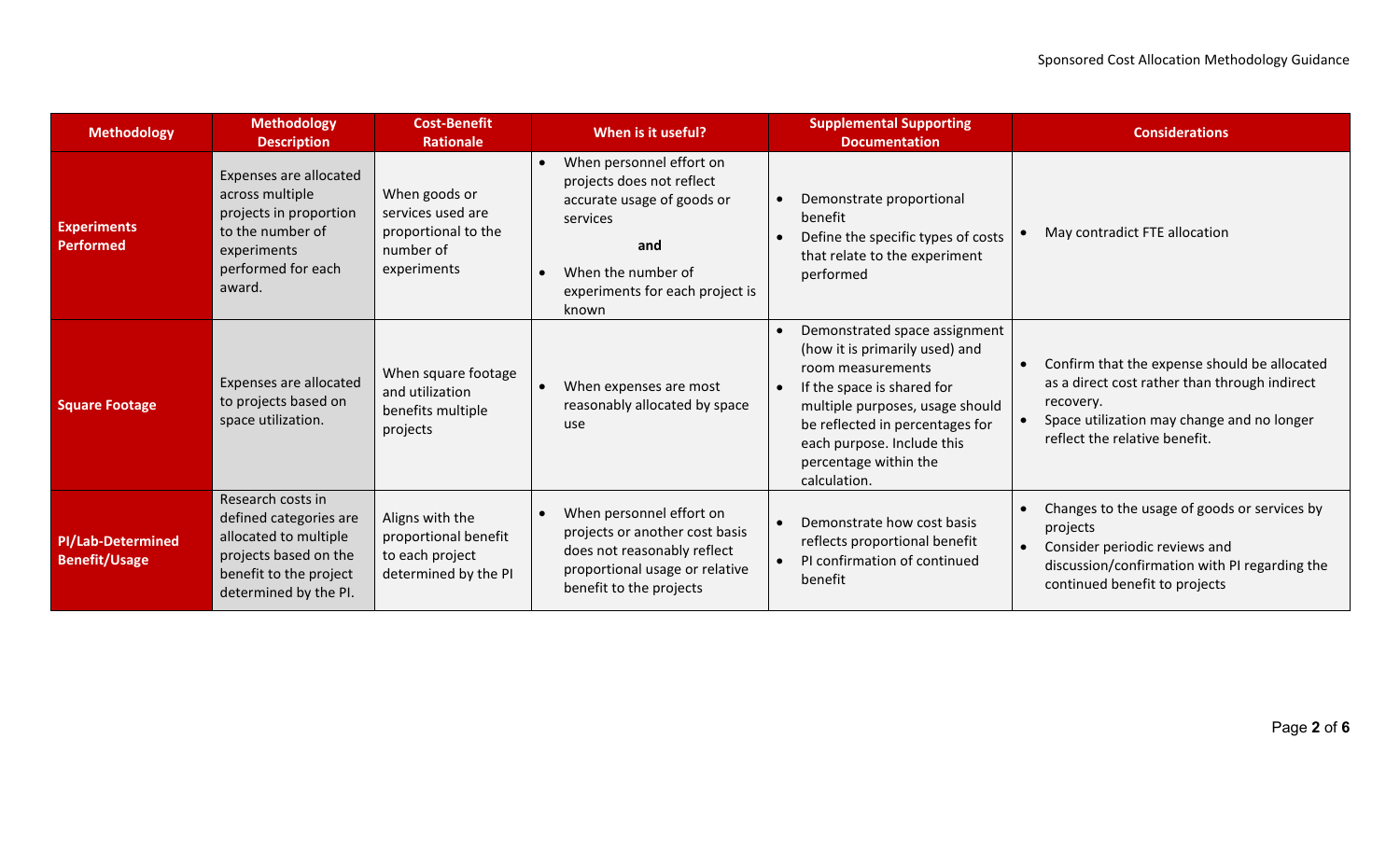## **Examples of Allocation Methodologies by Cost Type**

*Table 2: Examples of Allocation Methodologies by Cost Type*

| <b>Cost Type</b>                               | <b>Methodology &amp; Description</b>                                                                                                                                                                                                        | <b>How is Relative Benefit Reflected?</b>                                                                                                                                                                                                                                                                                                                 | <b>Supporting Documentation</b>                                                                                                                                                                                                                                                                                       | <b>Considerations</b>                                                                                                                                                                               |
|------------------------------------------------|---------------------------------------------------------------------------------------------------------------------------------------------------------------------------------------------------------------------------------------------|-----------------------------------------------------------------------------------------------------------------------------------------------------------------------------------------------------------------------------------------------------------------------------------------------------------------------------------------------------------|-----------------------------------------------------------------------------------------------------------------------------------------------------------------------------------------------------------------------------------------------------------------------------------------------------------------------|-----------------------------------------------------------------------------------------------------------------------------------------------------------------------------------------------------|
| <b>General Lab</b><br><b>Supplies/Services</b> | <b>Personnel/FTE Effort</b>                                                                                                                                                                                                                 | Use of general supplies or services, such as glass<br>washing, may be directly associated with the<br>personnel accessing those supplies and the<br>projects they are working on.                                                                                                                                                                         | List or spreadsheet of personnel<br>doing wet lab work, and which<br>projects they are working on<br>Document/Invoice for the<br>general supplies identifying the<br>personnel that accessed the<br>supplies                                                                                                          | Analysis required to adjust for personnel doing<br>computational work.<br>Active discussions with PI are required to make<br>adjustments in advance of when charges are<br>incurred.                |
| <b>REU Participant</b><br><b>Catering</b>      | <b>Headcount</b><br>Catering expenses are allocated<br>across multiple NSF Research<br><b>Experience for Undergraduates</b><br>(REU) awards in proportion to the<br>number of REU participants<br>associated with each individual<br>award. | Catering expenses for REU events are linked to<br>headcount of REU program participants when<br>the following is known:<br>How many REU participants are associated<br>with each individual REU award<br>and<br>How many individuals are not REU<br>participants (e.g., mentors, staff, presenters)<br>and<br>How many individuals the catering will feed | Number of individuals<br>participating in each catered<br>event<br>List of REU participant names<br>and the associated REU award<br>(determined by REU Program<br>administrators)<br>Number of individuals who are<br>not REU participants<br>Headcount allocation calculation<br><b>View a REU Headcount Example</b> | Calculated portion of catering expense<br>associated with Non-Participants (e.g., REU<br>mentors, staff, presenters) should be allocated<br>to appropriate (non-participant support)<br>account(s). |
| <b>Animal Per Diem</b>                         | <b>Headcount</b><br>Animal per diem costs are allocated<br>across multiple awards in<br>proportion to the number of<br>animals or cages associated with<br>each individual award.                                                           | Animal per diem costs are linked to animal/cage<br>count when the following is known:<br>How many animals/cages are associated<br>with each individual award<br>and<br>How many total animals/cages are used                                                                                                                                              | Animal/cage count allocation<br>calculation                                                                                                                                                                                                                                                                           | See considerations for Other Animal Costs                                                                                                                                                           |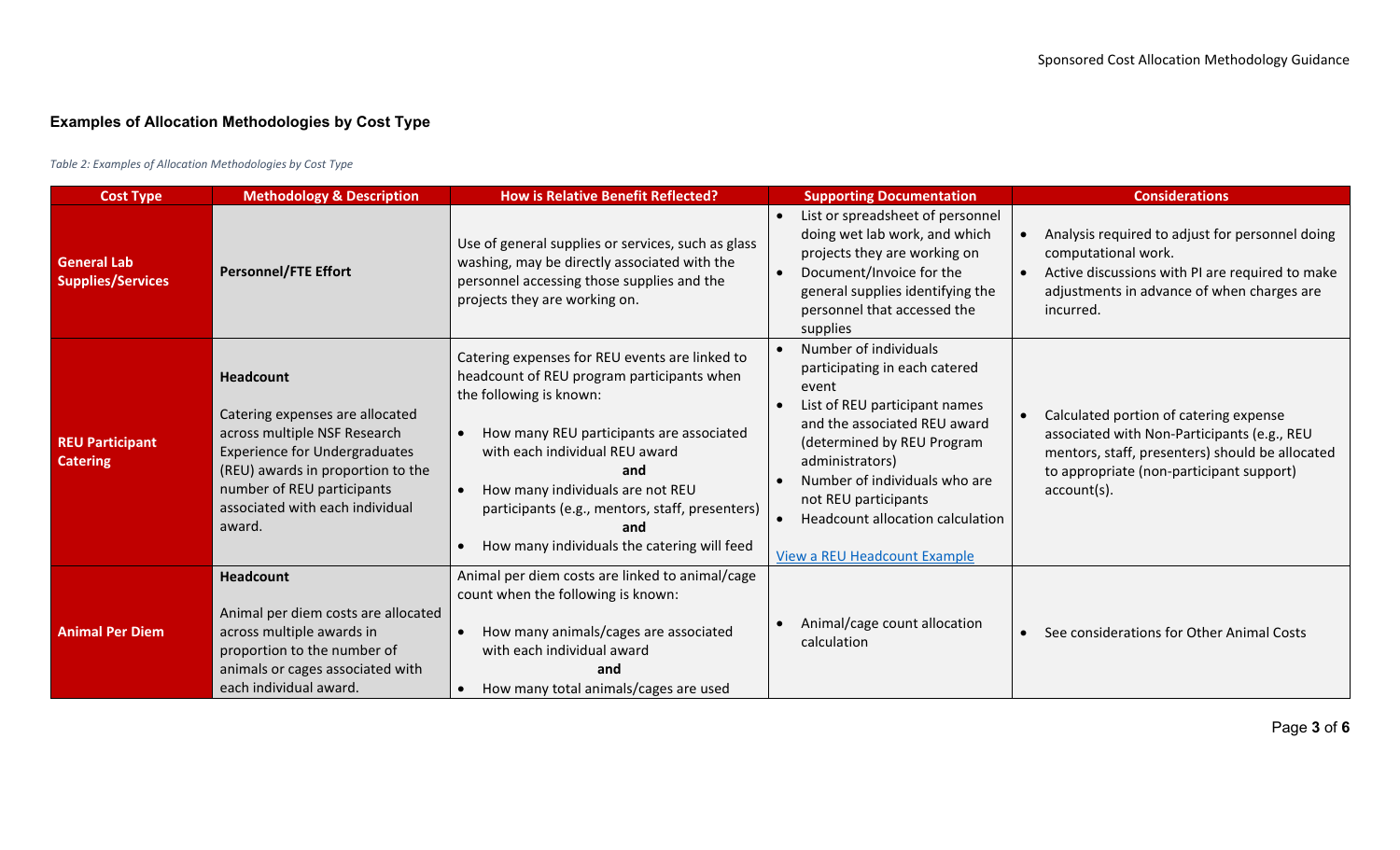| <b>Cost Type</b>                                                   | <b>Methodology &amp; Description</b>                                                                                                                                                                                                                                                                                           | <b>How is Relative Benefit Reflected?</b>                                                                                                                                                                   | <b>Supporting Documentation</b>                                                                                                                                                                                                                                                                                           | <b>Considerations</b>                                                                                                                                                                                                                                                                                                                                                                                                                                                                            |
|--------------------------------------------------------------------|--------------------------------------------------------------------------------------------------------------------------------------------------------------------------------------------------------------------------------------------------------------------------------------------------------------------------------|-------------------------------------------------------------------------------------------------------------------------------------------------------------------------------------------------------------|---------------------------------------------------------------------------------------------------------------------------------------------------------------------------------------------------------------------------------------------------------------------------------------------------------------------------|--------------------------------------------------------------------------------------------------------------------------------------------------------------------------------------------------------------------------------------------------------------------------------------------------------------------------------------------------------------------------------------------------------------------------------------------------------------------------------------------------|
| <b>Other Animal Costs</b>                                          | <b>Experiments Performed</b><br>Animal-related costs (other than<br>per diem) are allocated across<br>multiple awards in proportion to<br>planned experiments as<br>determined by the PI and defined<br>by the scopes of work.                                                                                                 | Other animal costs such as reagent/apparatus<br>costs are linked to planned experiments within<br>each project scope. These costs may benefit<br>projects in different proportions than animal per<br>diem. | PI assessment of the percentage<br>benefit to each project for the<br>allocable animal costs                                                                                                                                                                                                                              | Check in regularly that the experimental design<br>remains the same; changes to design may<br>impact reagent/supply use.<br>Change of animal model may require additional<br>follow-up with program officer to formally<br>update scope of work.                                                                                                                                                                                                                                                 |
| <b>Service Contract (Costs</b><br>in Advance)                      | <b>Determined by PI</b><br>Contract terms generally require<br>payment at commencement of<br>service period. Contracts that<br>benefit multiple projects are<br>allocated a) at time of payment for<br>1-year/period contracts, or b)<br>debited to an allocation account<br>and journaled for multi-year/period<br>contracts. | Determined by PI in proportional benefit of<br>anticipated usage to each project, as defined by<br>the scopes of work.                                                                                      | Demonstrate proportional<br>benefit or cost basis determined<br>by PI, as defined by the scopes<br>of work<br>Copy of Service Contract<br>Copy of Purchase Order, if<br>applicable<br>Retain documentation of each<br>annual/period allocation when a<br>procurement system allows PO<br>Change Orders of costing string. | Ensure journals comply with the Cost Transfer<br>Policy and are performed within 90 days.<br>Consider where the initial cost of capitalized<br>equipment was charged, if entirely to one<br>sponsored award.<br>A non-sponsored suspense or holding account<br>is useful when a procurement system does not<br>allow costing string changes on a standing PO;<br>i.e. year 2 of a multi-year contract could not be<br>adjusted to align with changes in proportional<br>benefit to each project. |
| <b>Rent/Other F&amp;A Costs</b><br>on Non-federal<br><b>Awards</b> | <b>Personnel (FTEs/ Effort)</b><br>Rent or other F&A costs (e.g.,<br>telephone) may be charged to non-<br>federal award(s) if allowable by the<br>terms and conditions of the<br>award(s) and may be allocated in<br>line with effort level of one or more<br>personnel.                                                       | When F&A costs, such as office rent, telephone,<br>etc. are allowed as direct charges on non-federal<br>awards and can be linked to personnel, they are<br>allocated based on their effort.                 | For rent: square footage or<br>other documentation for the<br>amount of the charge<br>Allocation Calculation based on<br>effort distribution                                                                                                                                                                              | Ensure the award terms and conditions allow<br>F&A costs as direct charges<br>Budgeting for the specific F&A costs<br>Ensure cost allocation reflects the actual effort<br>for the respective period of the cost, taking into<br>account any salary journals                                                                                                                                                                                                                                     |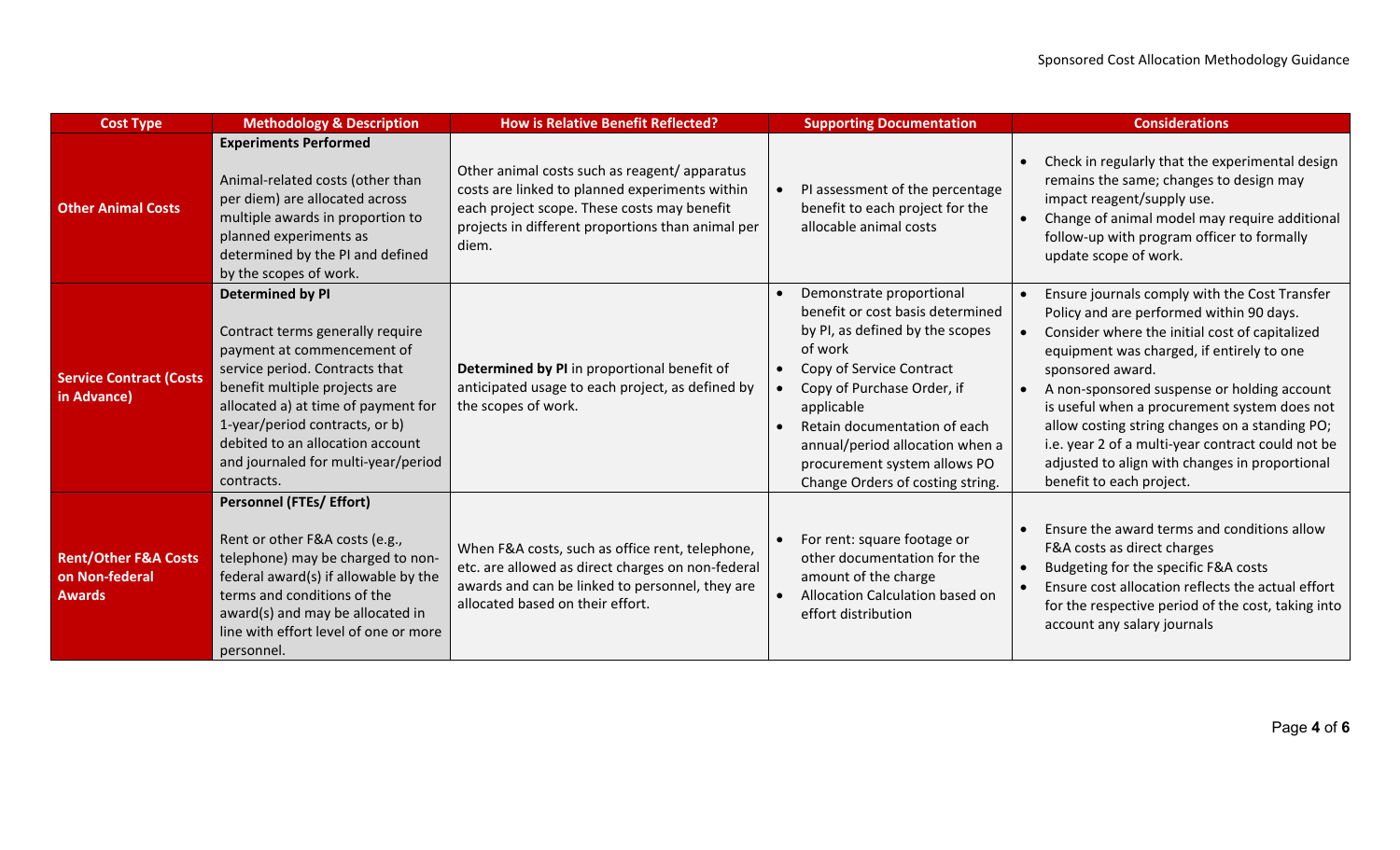| <b>Cost Type</b>                            | <b>Methodology &amp; Description</b>                                                                                                                                                                                                                                      | <b>How is Relative Benefit Reflected?</b>                                                                                                                                                                                                                                                                                                                                                                          | <b>Supporting Documentation</b>                                                    | <b>Considerations</b>                                                                                                                                                                                                                                                                                                                                                                                                                                  |
|---------------------------------------------|---------------------------------------------------------------------------------------------------------------------------------------------------------------------------------------------------------------------------------------------------------------------------|--------------------------------------------------------------------------------------------------------------------------------------------------------------------------------------------------------------------------------------------------------------------------------------------------------------------------------------------------------------------------------------------------------------------|------------------------------------------------------------------------------------|--------------------------------------------------------------------------------------------------------------------------------------------------------------------------------------------------------------------------------------------------------------------------------------------------------------------------------------------------------------------------------------------------------------------------------------------------------|
| <b>Research Computing</b><br><b>Storage</b> | Units of storage or User<br>information<br>Fees for storing research data can<br>be allocated based on the size of<br>stored files and user data. If such<br>data does not fairly reflect relative<br>benefit, the PI's best judgment of<br>relative benefit may be used. | Data may be stored in a directory that reflects<br>the project that generated or is currently using<br>the data.<br>Usage reports may reflect the users who<br>accessed the stored data and costs can be<br>allocated based on their effort.<br>The PI may determine that neither the unit nor<br>user information reflects relative benefit and<br>may document and support an alternate<br>allocation that does. | Usage reports<br>Allocation calculation<br>PI determination of relative<br>benefit | Data generated on one project may be used by<br>multiple projects over time without any change<br>to its storage location.<br>User data allocated by salary may allocate costs<br>to projects that fund the user, but do not use<br>the stored data.<br>PI allocations cannot be based on unallowable<br>methodologies, such as budgets or available<br>balances. They must be the PI's best judgment<br>of allocations according to relative benefit. |

**Costs that usually occur as distributions, and not as allocations:**

*Travel*

- Travel sometimes involves multiple locations benefitting various projects as well as personal travel and novel research. Shared costs should be allocated according to the proportional benefit for each project or activity, which may differ from salary distribution.
- Documentation should:
	- o Demonstrate proportional benefit by providing information about how the travel benefits the project(s)
	- o Demonstrate how the calculation was created for each travel period
	- o Demonstrate how each leg of travel relates to the person traveling and their planned work of the project(s)
- Refer to the school contact list for guidance